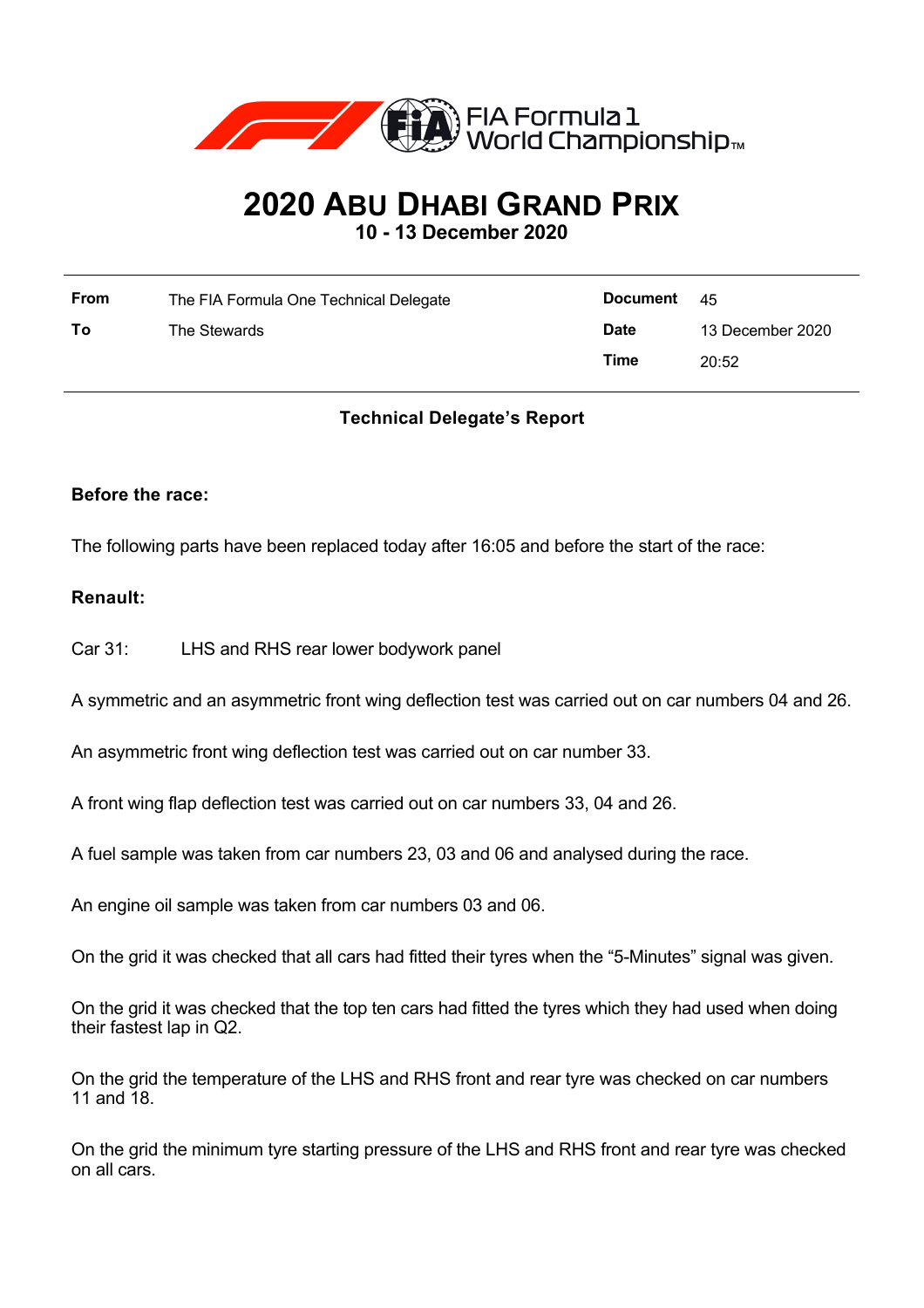### **After the race:**

The following cars were weighed:

#### *Number Car Driver*

| 44 | Mercedes                     | Lewis Hamilton         |
|----|------------------------------|------------------------|
| 77 | <b>Mercedes</b>              | <b>Valtteri Bottas</b> |
| 16 | Ferrari                      | <b>Charles Leclerc</b> |
| 33 | Red Bull Racing Honda        | Max Verstappen         |
| 23 | Red Bull Racing Honda        | Alexander Albon        |
| 55 | <b>McLaren Renault</b>       | <b>Carlos Sainz</b>    |
| 04 | <b>McLaren Renault</b>       | <b>Lando Norris</b>    |
| 03 | Renault                      | Daniel Ricciardo       |
| 31 | Renault                      | Esteban Ocon           |
| 10 | AlphaTauri Honda             | <b>Pierre Gasly</b>    |
| 18 | <b>Racing Point Mercedes</b> | <b>Lance Stroll</b>    |
| 07 | Alfa Romeo Ferrari           | Kimi Räikkönen         |
| 20 | Haas Ferrari                 | Kevin Magnussen        |
| 63 | <b>Williams Mercedes</b>     | George Russell         |

The steering wheel of all cars has been checked.

Car numbers 03 and 31 were checked for the following:

- 1) Bodywork around the front wheels
- 2) Front wing height and overhang
- 3) Rear wing height and overhang
- 4) Front and rear wing width
- 5) Rear wing configuration
- 6) Rear bodywork area
- 7) Rear winglet height
- 8) Skidblock thickness
- 9) Stepped bottom
- 10) Diffuser height
- 11) Diffuser area
- 12) Overall height
- 13) Overall width

The profile of the in Article 3.3.1 of the 2020 Formula One Technical Regulations prescribed front wing section was checked on car numbers 03 and 31.

The minimum distance between the adjacent rear wing sections at any longitudinal vertical plane was checked on car numbers 03 and 31

It was confirmed for car numbers 03 and 31 that any vertical cross section of bodywork normal to the car centre line and situated in the volumes defined in Article 3.5.7 form one tangent continuous curve on its external surface with a radius no less than 75mm.

The concave radius of sections of the two rear wing elements which are in contact with the external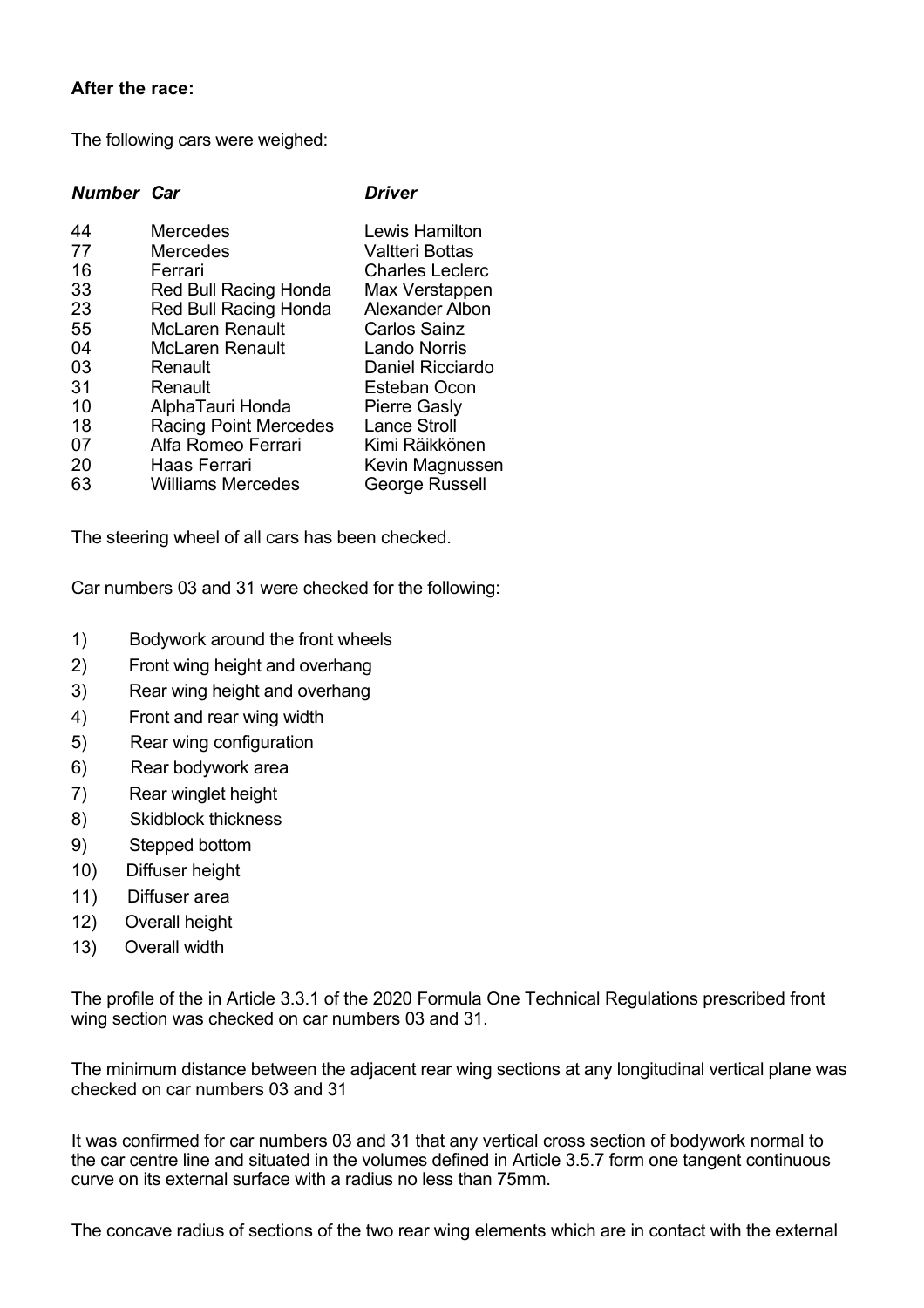air stream was checked on car numbers 03 and 31.

The front and rear brake air duct dimensions were checked on car numbers 03 and 31.

It was confirmed for car number 44 that the minimum weight of 746 kg was respected at all times during the race.

The engine high rev limit bands were checked on all cars.

The oil consumption was checked on car numbers 44, 77, 05, 16, 33, 23, 55, 04, 03 and 31.

The plenum temperature was checked on all cars.

The IVT code and calibration checksums were checked on all cars.

The IVT temperatures were checked on all cars.

The ES state of charge on-track limits were checked on all cars.

The lap energy release and recovery limits were checked on all cars.

The MGU-K power limits were checked on all cars.

The maximum MGU-K speed was checked on all cars.

The maximum MGU-K torque was checked on all cars.

The maximum MGU-H speed was checked on all cars.

The session type has been confirmed for all cars.

Chassis FIA checksum was checked on all cars taking part in the race.

The torque coordinator demands were checked on all cars.

The torque control was checked on all cars.

The rear brakes pressure control was checked on all cars.

The brake temperature warnings were checked on all cars.

The race start data of all cars have been checked.

Single clutch paddle use for the race start has been checked on all cars.

It was checked that no classified car exceeded 80 km/h when leaving the formation grid prior to the